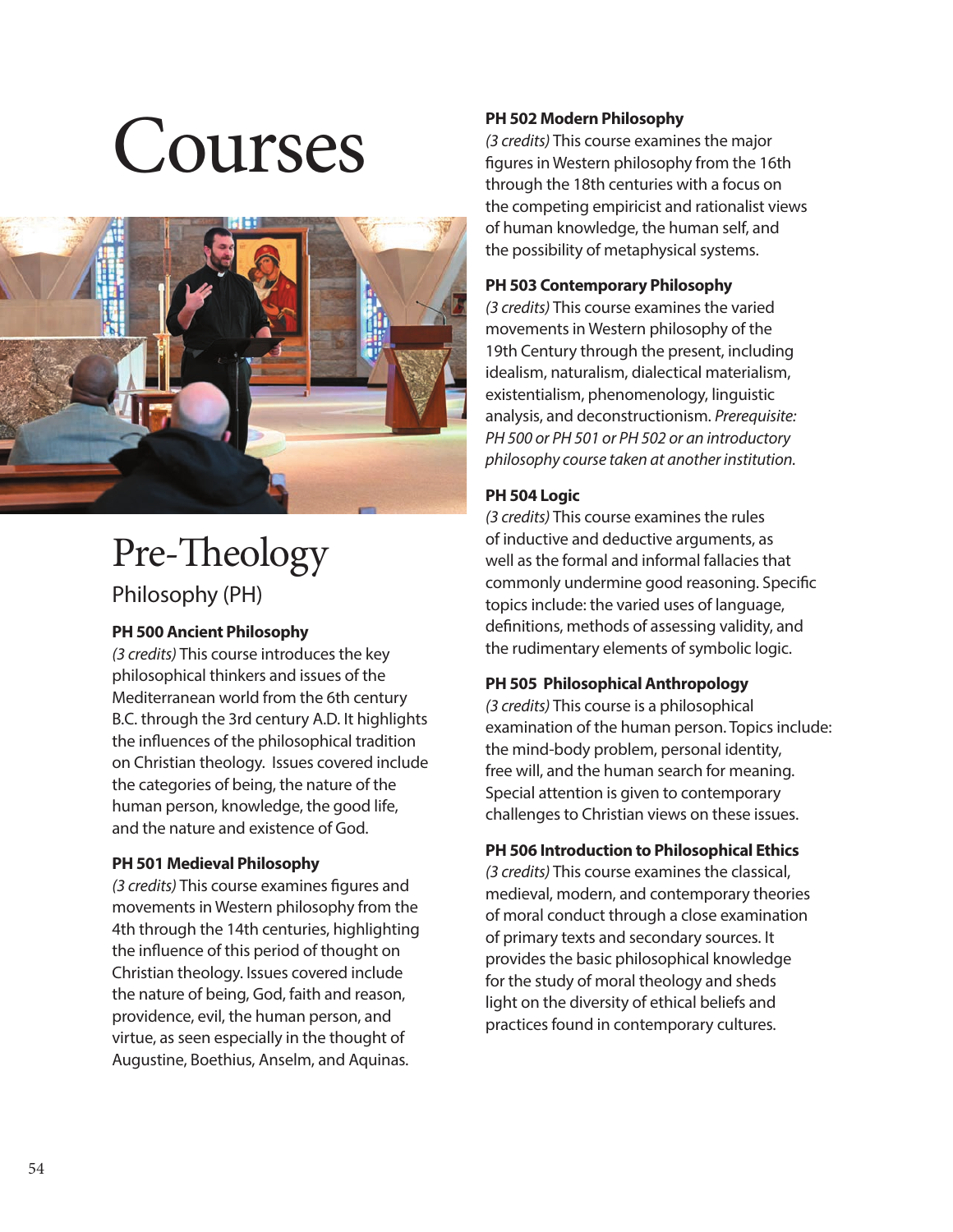# **PH 507 Metaphysics**

*(3 credits)* This course examines, through the lens of Thomistic thought, questions concerning the general nature and divisions of being, the act of existence, space, time, and the kinds of explanations required by finite being. Its topics include the "analogy of being," transcendental properties, and the empiricist and Kantian critiques of metaphysics.

# **PH 508 Natural Theology**

(3 credits) Using only the tools of rational reflection, this course explores the nature of God and critically examines arguments for and against God's existence. It includes a study of the systems of justification available to theistic belief, and the challenge to theism posed by the existence of evil.

# **PH 509 Epistemology**

*(3 credits)* This course examines the definitions, sources, and types of human knowledge and justified belief. It includes treatments of belief justification in science, morality, and religious faith, and the challenges posed by skepticism and relativism.

# Religious Studies

# **DT 500 Catholic Doctrine I**

*(2 credits)* This course situates the basic teachings of the Catholic Church as articulated in the Catechism of the Catholic Church in the context of the quest for human fulfillment.

# **DT 505 Catholic Doctrine II**

*(2 credits)* This course systematically considers the teachings of the Second Vatican Council in historical and theological context to gain a basic understanding of the discipline of theology, and to gain greater knowledge of the theological conversation as it has unfolded since the council.

## **MT 500 Introduction to Christian Morality**

*(2 credits)* This course introduces the study of the moral principles, norms, and method in the Catholic Tradition. Drawing from the Catechism of the Catholic Church and Veritatis splendor, students explore foundations for decision making and pastoral ministry.

# **SP 500 Prayer Styles**

*(2 credits)* This course focuses on the study and experience of various forms of prayer in light of the liturgy, the Sacraments, and Scripture. It explores the history and practice of vocal prayer (both liturgical and devotional), meditation, contemplative prayer and lectio divina.

# **SS 500 Introduction to Scripture**

*(2 credits)* This course surveys the basic story of the Bible and its key themes. It presents the Bible as the book of the Church, and serves as an introduction to the origins, purposes, literary structure and major theological themes of the biblical books.

# **LS 500 Introduction to Worship/Liturgical Music**

*(2 credits)* This course explores the rich liturgical tradition of the Church through an examination of foundational texts. It elucidates the fundamental importance of communal liturgical prayer, particularly, the Liturgy of the Hours and the celebration of the Eucharist. The teachings of the Second Vatican Council, as expressed in the Constitution on the Sacred Liturgy, guide the study of music in the Roman Rite.

# **CCH 500 The Catholic Cultural Heritage:**

**Literature** *(2 credits)* This course explores in a topical manner the great heritage of Catholic literature. Attention will be given to the diversity of cultural traditions.

# **CCH 505 The Catholic Cultural Heritage: the Arts**

*(2 credits)* This course explores in a topical manner the great heritage of Christian art, including painting, mosaics, sculpture, architecture, and music. Attention will be given to the diversity of cultural traditions.

# **LTS 500 Languages for Theological Studies**

*(2 credits)* This course cultivates familiarity with significant Hebrew, Greek, and Latin terms and phrases that will be encountered in theological studies and pastoral activity.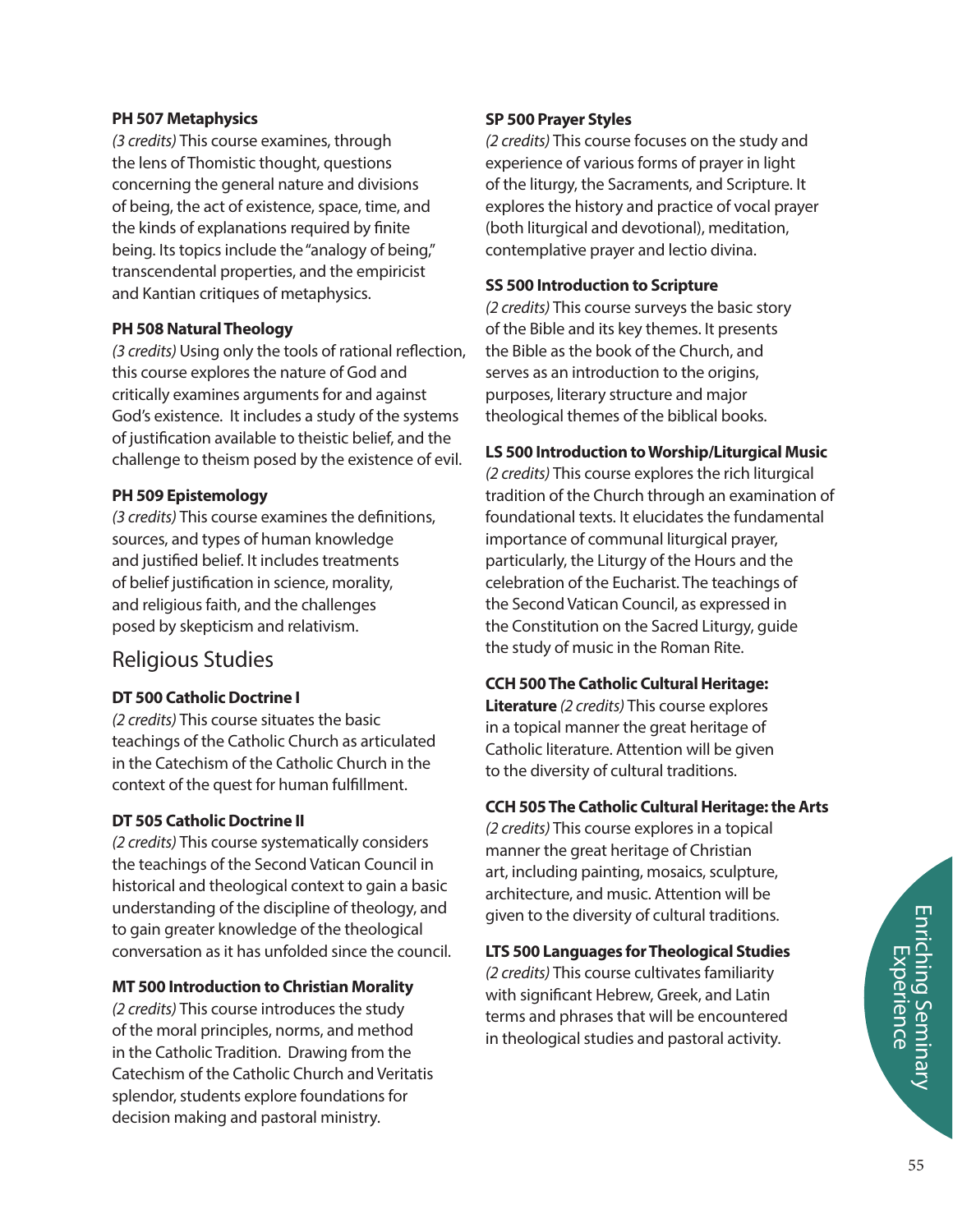# Academic Skills Courses

# **TS 410 Academic Composition**

*(2 credits)* This course focuses on developing the English composition competencies required to produce quality written work, with emphasis on the proper grammatical structure of sentences. The course reinforces the reading, research, and analytical skills introduced in the Theological Studies Workshop. Through the use of both student-generated papers and published pieces, students acquire the skills used in editing and revising papers.

# **TS 500 Theological Research and Writing**

*(1 credit)* This course introduces graduate theological research and academic writing skills. Using a workshop model, students engage in concrete exercises using a writing assignment from one of their concurrent courses.

# Core Courses

Scripture Studies (SS)

# **SS 510 Scriptural Foundations**

*(3 credits)* This course introduces the student to the Bible as the "Word of God spoken in human language." It includes an overview of the geographical, archaeological, historical, cultural settings, and over arching themes of the Bible. It builds a solid foundation in the basic methods of biblical criticism, with particular focus on historical-critical methodologies.

# **SS 511 Scriptural Foundations**

*(2 credits)* This course, a prerequisite for all other Scripture studies, is designed to introduce the student to the Bible as the "Word of God spoken in human language." As a response to the directives of the Second Vatican Council's *Dogmatic Constitution on Divine Revelation*, this course introduces the student to the physical, historical and cultural settings of the Scriptures, and to the basic methods of biblical criticism and interpretation.

# **SS 515 Pentateuch and Historical Books**

*(3 credits)* This course examines the content, structure and theology of the Pentateuch/Torah and the Historical Books of the Old Testament. Employing critical methods of biblical exegesis, it explores the foundational themes and figures of the Pentateuch/Torah and the Historical Books, with an aim towards theological, spiritual, and pastoral reflection. Prerequisite: SS 510

# **SS 521 Synoptic Gospels and Acts of the Apostles**

*(3 credits)* The distinctive structures and contents of each of the Synoptic Gospels (Matthew, Mark, Luke) are examined through a general introduction to each Gospel and analyzed by detailed exegetical study of select passages. The Acts of the Apostles is studied as Part II of Luke-Acts. The course deepens the understanding of the nature and purpose of Jesus Christ, as well as the ability to preach in a manner consistent with the gospel's proclamation. *Prerequisite: SS 510* 

# **SS 526 Prophetic Books**

*(3 credits)* This course explores the theology and history of the prophetic books of the Old Testament. Employing critical methods of exegesis, it investigates the messages of the four major and 12 minor prophets. Paying particular attention to their contemporary relevance, the course examines the enduring prophetic vision for Christianity and the person of faith. *Prerequisite: SS 510*

# **SS 530 Jesus in the New Testament**

*(3 credits)* This course examines the person, mission, and influence of Jesus through an exegetical study of the New Testament with a special emphasis on the Gospels. It explores the breadth of God's revelation in Jesus and allows for reflection on what it means to participate in the divine mission in today's world.

# **SS 601 Psalms and Wisdom Literature**

*(2 credits)* This course examines the literary genres and historical contexts of the Psalms and Wisdom books. It addresses the issues of theodicy and the interplay of faith and culture in the Wisdom tradition. It also reflects on the Psalms as a source of prayer (Liturgy of the Hours). *Prerequisite: SS 510*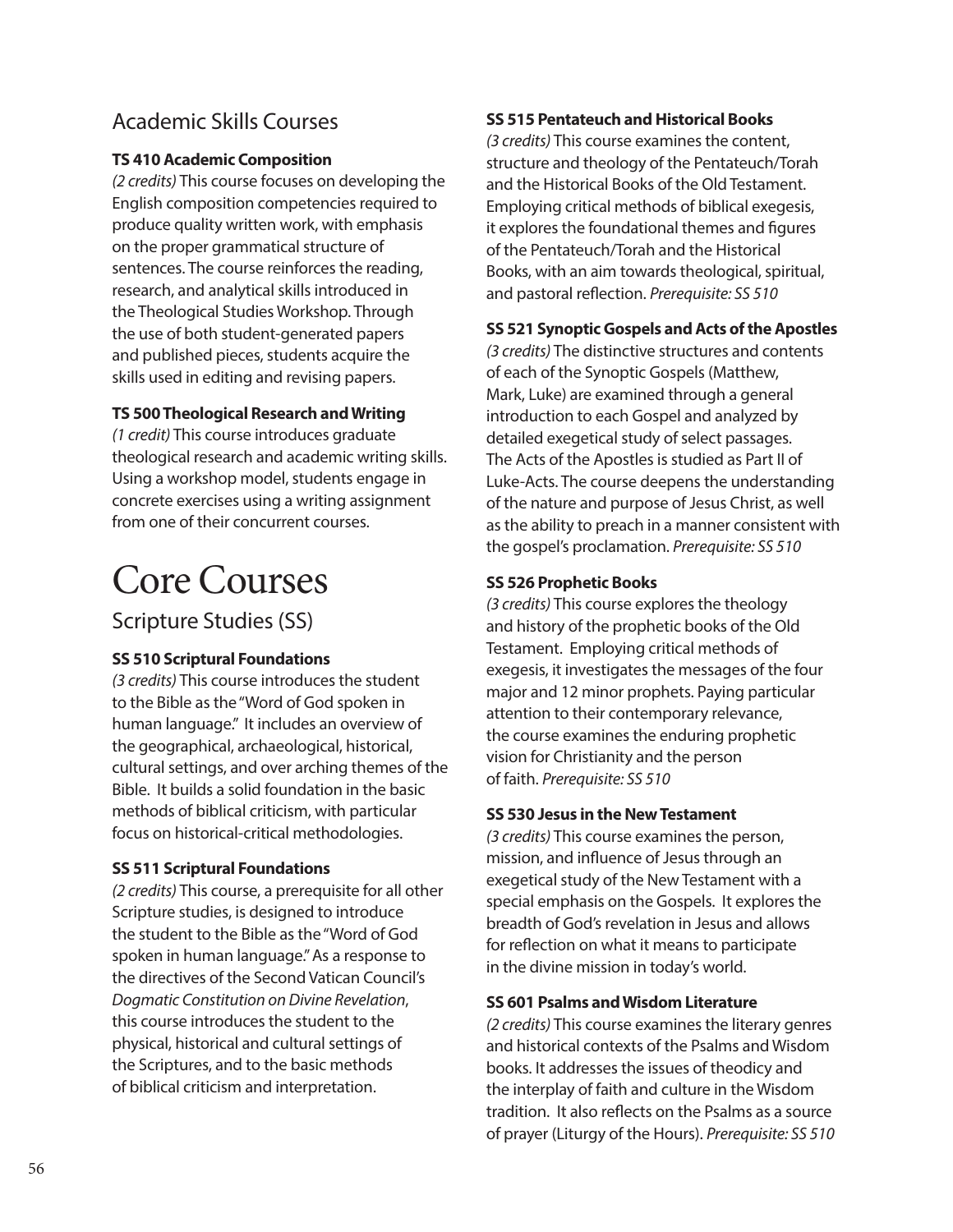

# **SS 605 Pauline Literature**

*(3 credits)* This course delineates the historical background and theological perspective of the letters of St. Paul. Building upon detailed exegetical analysis of selected passages, it traces the growth in Paul's understanding of what God has done in Jesus Christ. It formulates Paul's theological method as a means for integrating the centrality of Christ in the lives of believers. *Prerequisite: SS 510*

# **SS 610 Gospel of John and Catholic Epistles**

*(3 credits)* This course will examine and analyze the literary structures, theological themes, and social contexts embedded within the Fourth Gospel and the Catholic epistles. It assesses the historical formation of the Johannine tradition and community. It fosters approaches for effective preaching on the lectionary readings from the Gospel of John. *Prerequisite: SS 510* 

# Church History (CH)

# **CH 510 History of Church Universal I**

*(3 credits)* This course examines the complex, intercultural development of the first 1500 years of the Church's history, charts tension and dialogue between East and West, and explores the biographies of her saints. It highlights the development of creeds, liturgical music, art, architecture, the papacy, and monasticism.

# **CH 515 History of Church Universal II**

*(3 credits)* This course examines the complex, intercultural development of the Church after 1500, charts tension and dialogue between Catholics and Protestants, and explores the biographies of her modern saints. It highlights the development of the papacy and modern religious communities, especially those devoted to the Sacred Heart. *Prerequisite: CH 510*

# **CH 520 Patrology and Patristics**

*(3 credits)* This course examines the Church Fathers' "life and writings" (patrology) and their "theological thought" (patristics). It explores the Church's cultural fabric and textual traditions during her first six centuries alongside spiritual, pastoral, and moral developments in the patristic corpus, with a focus on Augustine and monasticism. *Prerequisite: CH 510, DT 511*

# **CH 625 The Catholic Church in America**

*(3 credits)* This course defines "America" as a hemispheric reality and charts the development of the Church in the United States from its colonial roots to its most recent immigrant growth. Topics include trusteeism, immigration, slavery, ultramontanism, Americanism, Catholic Action, religious liberty, Vatican II, and the sexual abuse crisis. *Prerequisite: CH 515*

# Systematic Theology (DT, MT, SP)

# **DT 511 Fundamental Theology**

*(3 credits)* This course introduces the fundamental issues and categories of the science of theology and its methodology. It includes a consideration of divine revelation, the virtue of faith, the development of doctrine, and the nature of magisterial authority.

# **DT 516 Trinity and Creation**

*(3 credits)* This course introduces the vast heritage of the Judeo-Christian experience of, and reflection on, God and creation, with a focus on the doctrine of the Trinity. It treats of the principle conceptions of God as found in the Bible and in magisterial documents, as well as in patristic, medieval, and contemporary theological speculations. *Prerequisite: DT 511*

# **DT 521 Christology and Soteriology**

*(3 credits)* This course studies the normative sources and theological interpretations of the person and salvific work of Jesus Christ. It examines the historical development of Christology and Soteriology beginning from the biblical sources and includes key patristic, medieval, reformation, and contemporary accounts. *Prerequisite: DT 511*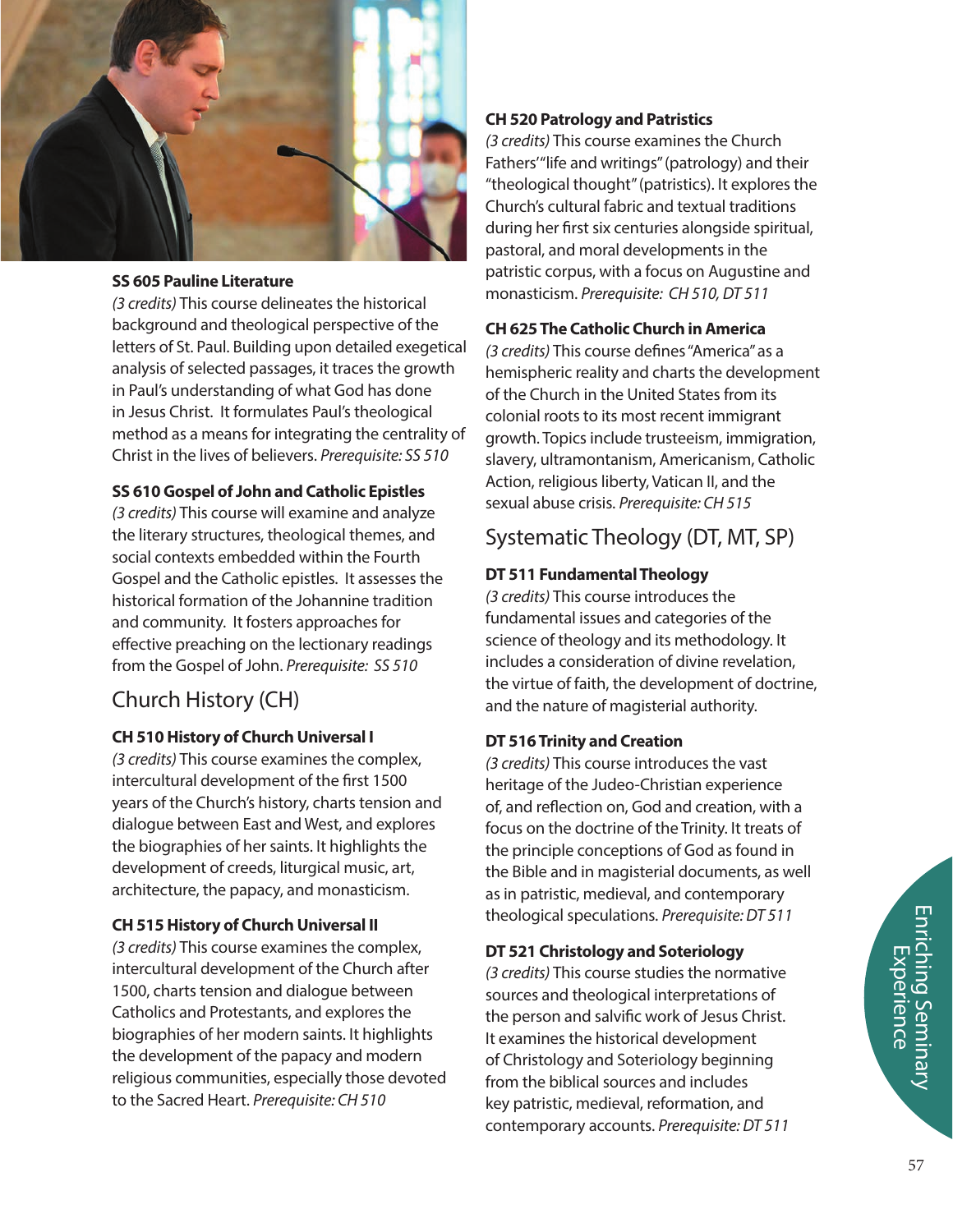

## **DT 526 Ecclesiology and Mariology**

*(3 credits)* This course presents the foundational categories in ecclesiology, the major contributions to contemporary Catholic ecclesiology (Vatican II and beyond), and Mary's relation to the mystery of Christ and the Church. *Prerequisite: DT 511*

#### **DT 540 Powerful Question**

*(1 credit)* This course guides the student in articulating his/her own Powerful Question in light of Cor Unum's Powerful Question: how do we evangelize and heal a fractured world?

### **DT 545: Christ and the Church**

*(3 credits)* This course examines how Christology informs ecclesiology, i.e., how one's understanding of the person and work of Jesus Christ determines how one approaches the nature of the Church. Texts complement paired New Testament readings, while charting the historical development of the Church's creedal tradition in relation to Catholic art and literature.

### **DT 550 Faith and Culture**

*(2 credits)* This course examines the richness of Catholic theology, liturgy, art, and literature in dialogue with the meanings and values by which contemporary economics, politics, art, science, and media are constituted and perpetuated. Students will learn to address spaces of brokenness by becoming artisans of meaningful witness to the Gospel.

# **DT 572 Ecumenism**

*(2 credits)* This course explores the nature of Catholic ecumenical theology and its major themes. Distinguishing between what Christians hold in common from points of disagreement, it identifies the opportunities and limitations for the ecumenical movement. *Prerequisite: DT 526*

# **DT 573 World Religions: Diversity & Dialogue**

*(2 credits)* This course explores the Catholic theological foundations and practice of interreligious dialogue. It includes the historical origins, central teachings, and devotional practices of a variety of non-Christian religions. It investigates the similarities and differences of thought and practices among the Christian and non-Christian traditions to foster the knowledge and skills necessary for effective interreligious dialogue. *Prerequisite: DT 521*

# **DT 600 Theological Anthropology and Eschatology**

*(3 credits)* This course examines the nature of the human person and human fulfillment in the light of God's revelation in Jesus Christ. It elaborates the fundamental theological principles concerning the imago dei, the fall, sin, grace, free will, salvation, and the last things. *Prerequisite: DT 511*

# Moral Theology (MT)

#### **MT 510 Fundamental Moral Theology**

*(3 credits)* This course examines the biblical foundations, historical development, and contemporary debates within Catholic moral theology. It centers on beatitude with God as the goal of human existence with a consideration of topics such as human action and its evaluation, conscience, habits (virtues, gifts, vices), sin, and law.

# **MT 521 Biomedical Ethics**

*(3 credits)* This course examines biomedical ethics from a Catholic theological perspective with attention to its main principles and concepts. It considers select beginning of life and end of life issues that focus on contemporary challenges for Catholic health care and its pastoral implications. *Prerequisite: MT 510*

# **MT 606 Sexual Ethics**

*(3 credits)* This course articulates the traditional and contemporary understandings of sexuality, gender differences, sexual practices, and different states of life by drawing upon the sources of Catholic teaching and recent theological investigation. Focusing on pastoral application,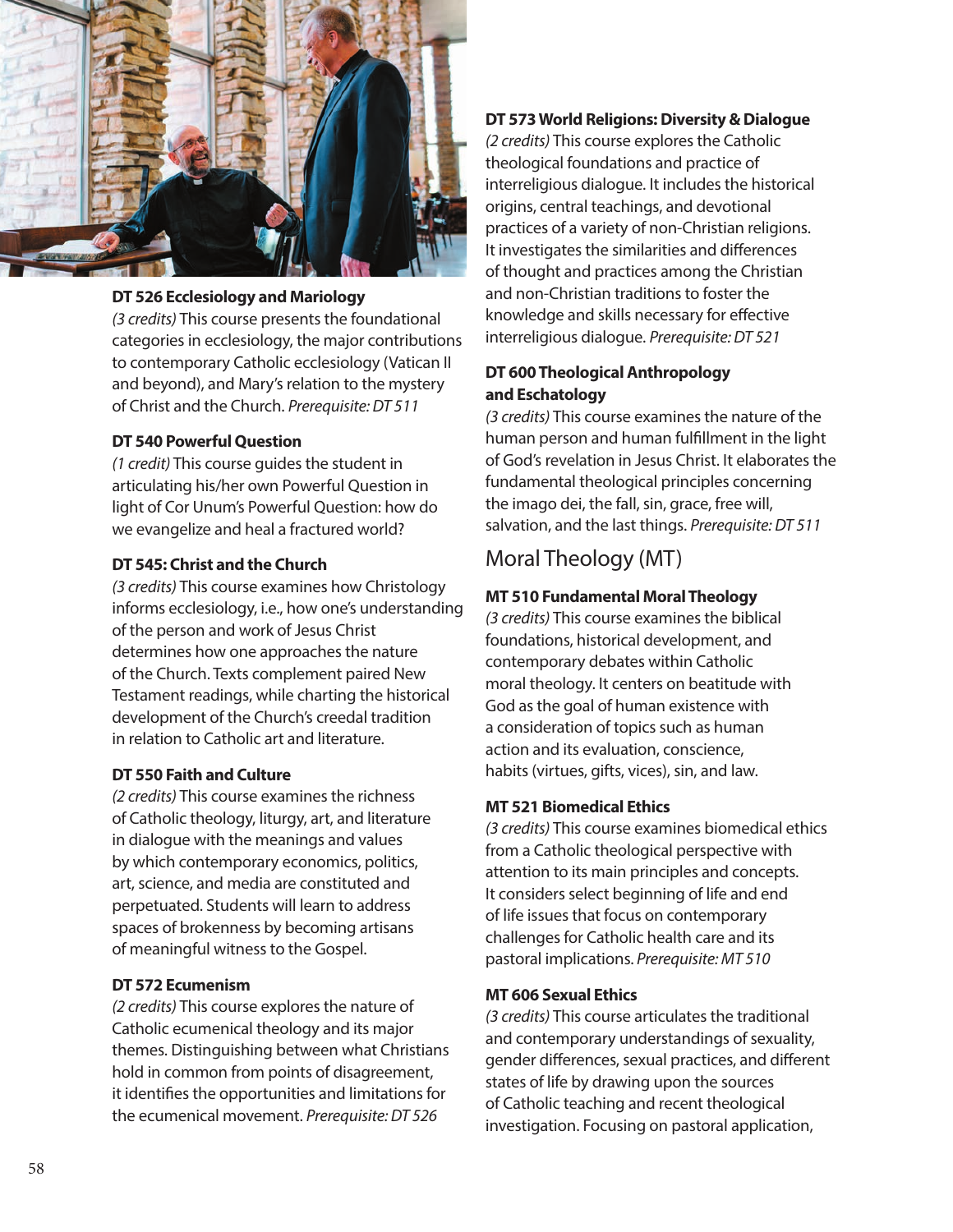it examines current moral issues and challenges connected with human sexuality through the lens of Church teaching. *Prerequisite: MT 510*

# **MT 620 Catholic Social Teaching**

*(3 credits)* This course presents the heritage of Catholic social teaching in a way that integrates scripture, traditional sources, and papal teaching with attention to the challenges faced by Catholics in the modern world. It considers in a special way Dehonian themes that embody and develop Catholic social teaching. *Prerequisite: MT 510*

# Sacramental Theology (ST)

# **ST 515 Sacramental Theology**

*(2 credits)* This course examines the nature of liturgy, foundations of sacramental theology, and the seven sacraments. Attention will be given to biblical, historical, liturgical, and systematic considerations. The course seeks to foster fully active and conscious participation in the sacred liturgy, which moves into concrete acts of charity.

# **ST 520 Liturgy and Sacramentology**

*(3 credits)* This course develops an understanding of the historical and theological basis of the sacramental/liturgical rites of the Catholic Church. With an emphasis on the Christological and ecclesiological dimensions, it promotes full and active participation in the Church's worship. *Prerequisite: DT 511*

# **ST 600 Baptism, Confirmation, Reconciliation, and Anointing**

*(3 credits)* This course develops a theological understanding of the Sacraments of Baptism, Confirmation, Reconciliation, and Anointing as encounters with the Risen Christ within the Church. It treats in a systematic manner the nature and effects of these sacraments. It also examines the biblical roots, the historical developments, and the pastoral implications of these sacraments. *Prerequisite: ST 520*

# **ST 605 Marriage and Theology of Family**

*(2 credits)* This course focuses on the biblical, historical, theological, and sacramental understanding of marriage and the family

in the Christian church. It also considers the preparation for the vocation of marriage and for family life as well as the contemporary challenges marriage and family face. *Prerequisite: ST 520*

# **ST 620 Eucharist: History and Theology**

(2 credits) This course reflects upon the sacramental celebration of the Eucharist as an encounter with the Risen Christ within the Church. It treats in a systematic manner the nature, purpose, and effects of the Holy Eucharist. It also examines the historical development of this sacrament as well as the pastoral implications of the sacrament today. *Prerequisite: ST 520*

# **ST 625 Holy Orders and Spirituality of Priesthood**

*(2 credits)* This course examines the scriptural background and the historical development of ordained ministry in the Roman Catholic Church. It identifies the history and theology of the diaconate, the priesthood, and the ordination rites. It also develops the spirituality of priesthood with attention given to celibate chastity, priestly obedience, and gospel simplicity. *Prerequisite: ST 520*

# Pastoral Studies (SP, CS, LS, PS)

# **SP 510 Foundations of Christian Spirituality**

*(3 credits)* The course introduces the academic study of Christian spiritual expressions and practices over the past two millennia. It highlights the richness of the Roman Catholic spiritual tradition by examining the various schools of spirituality (Benedictine, Franciscan, Dominican, Ignatian), traditional devotions (Marian, Sacred Heart), and current trends.

## **SP 600 Theory/Practice in Spiritual Direction**

*(2 credits)* This course examines the dynamics of prayer and the principles of discernment that underpin spiritual direction. It develops the listening and guiding skills used in spiritual direction to assist directees in recognizing and responding to the movements of the Spirit so as to deepen their relationship with God and strengthen their life of faith. *Prerequisite: SP 510*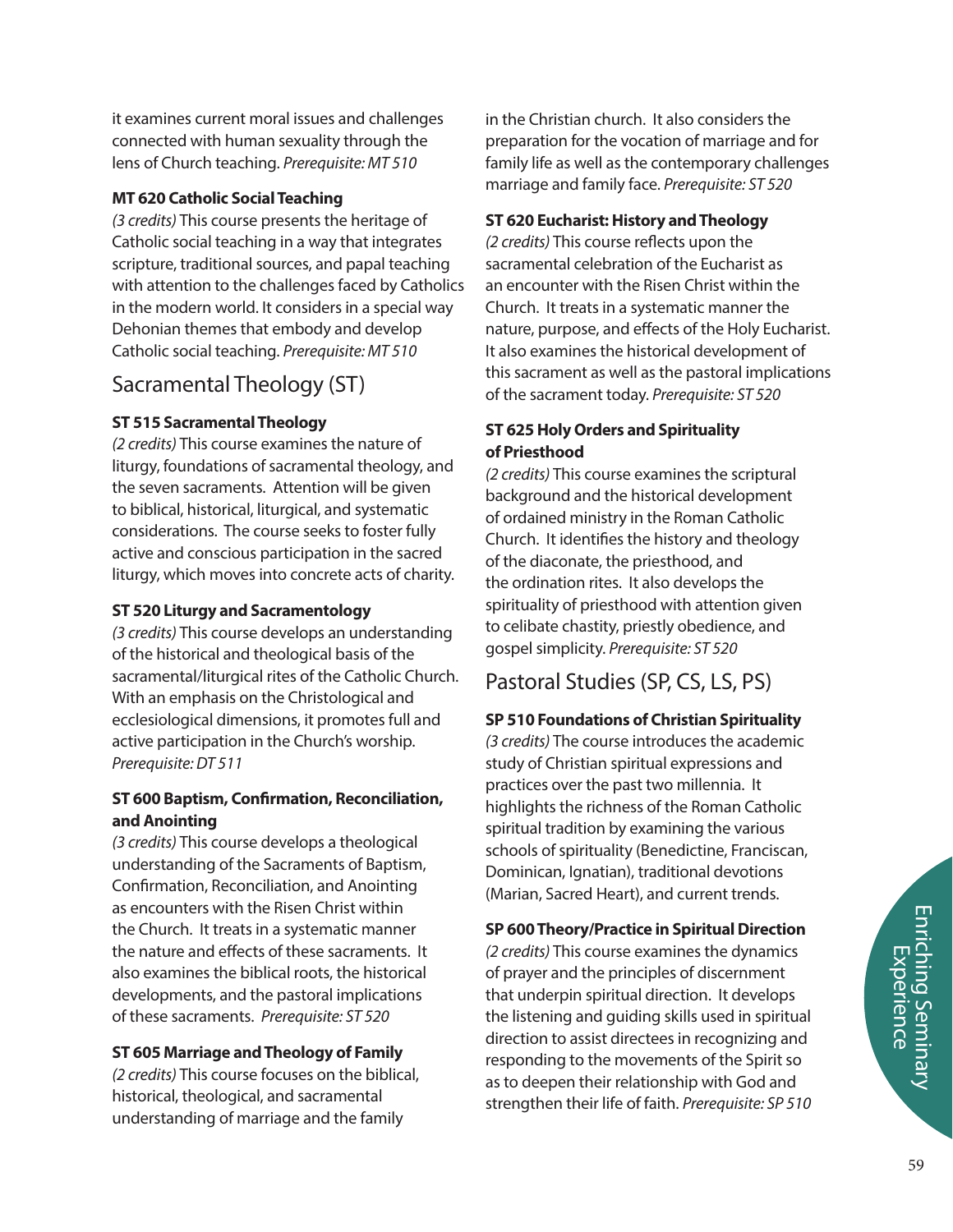# **CS 600 Introduction to Canon Law**

*(3 credits)* This course provides a fundamental comprehension and appreciation of how the Church uses Canon Law as an instrument to achieve its goals. The course presents a brief history of Canon Law, as well as an overview of the basic concepts of law, structures of the Church, the rights and obligations of the Christian faithful (with an emphasis on the rights and obligations of clerics), the teaching office of the Church, sacramental law, and the law on penalties. *Prerequisite: CH 510, CH 515, DT 526*

## **CS 605 Canon Law of Marriage**

*(3 credits)* This course examines the codes in canon law relating to marriage, especially with regard to the pastoral preparation for marriage, impediments to sacramental marriages, canonical requirements for the celebration of the Sacrament of Matrimony, and the annulment process. The course also discusses reception of the sacraments by those in irregular marriages and various current issues. *Prerequisite: CS 600*

# **LS 510 Fundamental Preaching Skills**

*(2 credits)* This course examines and applies the principles of public speaking, oral interpretation and vocal techniques as the basis for public address/preaching in both liturgical and non-liturgical settings. It identifies the liturgical, pastoral, cultural, and practical dynamics of preaching.

# **LS 611 Preaching the Word of God**

*(3 credits)* This course focuses on the preparation and delivery of the Sunday homily. Through instructor and peer feedback, this course hones the ability to relate the biblical text to the lived experiences of the faithful and the challenges of the contemporary world. *Prerequisite: LS 510, SS 521*

# **LS 625 Liturgical Preaching**

*(2 credits)* This advanced preaching course hones the preparation and delivery of homilies. Attention is given to Sunday mass sermons, but the focus is preaching in particular liturgical contexts (baptisms, weddings, funerals), sensitive pastoral situations (e.g., interfaith weddings, funerals

of infants, suicides), and weekday Masses. This course is coupled with the diaconal preaching placement (FE 625) course. *Prerequisite: LS 611*

## **PS 510 Pastoral Care and Counseling**

*(3 credits)* This course provides a foundational orientation to pastoral counseling as a practice of ministry. It examines interpersonal relationship dynamics and develops foundational communication skills required for effective pastoral care. Building on the theological perspectives and psychological theories underpinning pastoral counseling, it discusses ways to facilitate the emotional and spiritual growth of parishioners seeking ministerial guidance.

## **PS 515 Pastoral Counseling**

*(2 credits)* This course teaches the student the basic process and skills involved in pastoral counseling. The stress is on basic methods of helping and broad areas of concern, and not on specific areas or techniques.



## **PS 525 Pastoral Ministry**

*(2 credits)* This course equips current and future lay ministry professionals with ministerial theory, foundational leadership skills, theological reflection and pastoral abilities.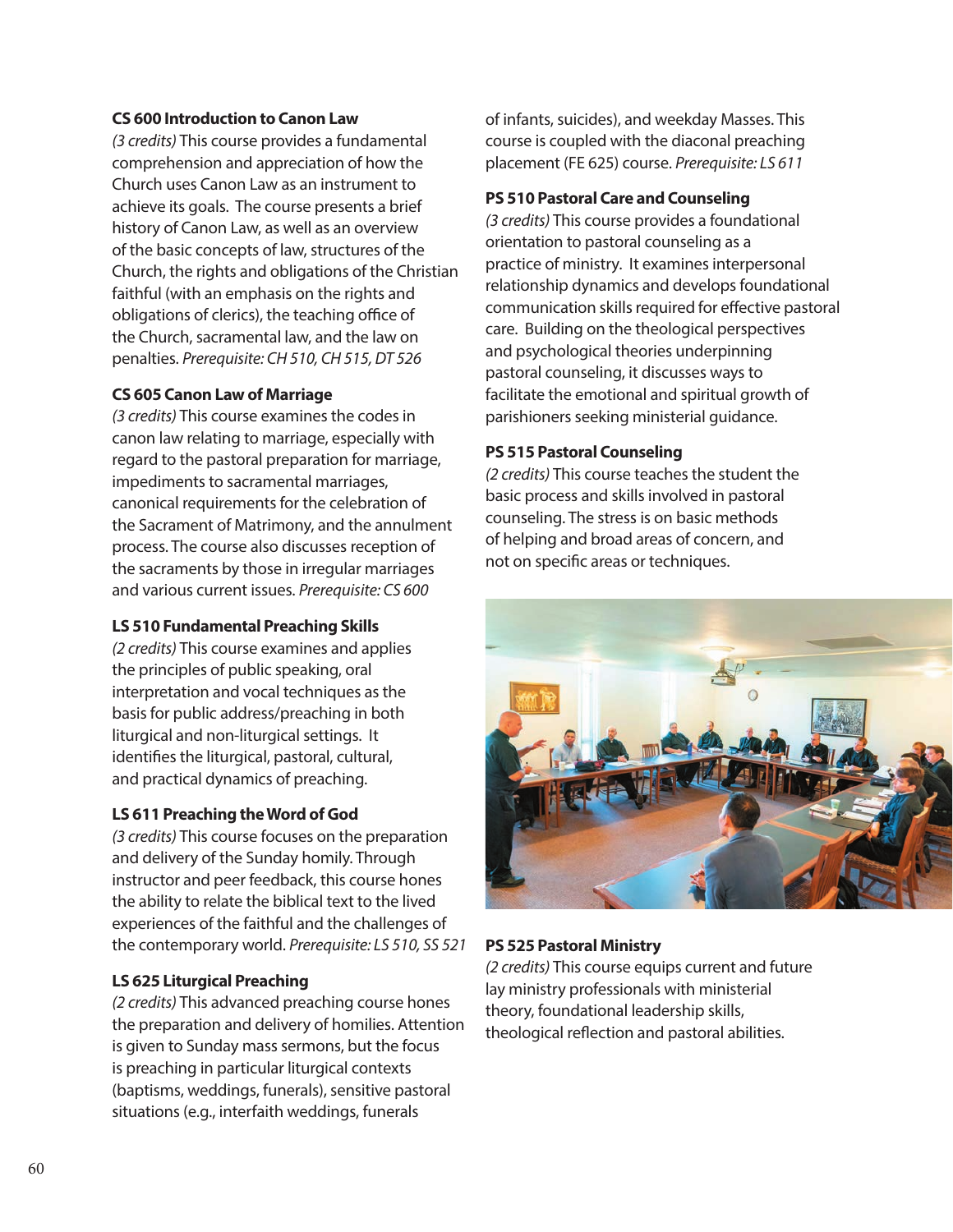# **PS 601 Pastoral Counseling in a Multicultural Church**

*(3 credits)* This course refines and extends pastoral counseling skills in order to develop proficiency in engaging particular pastoral situations and unique ministerial needs. Focus is especially given to gaining the multicultural knowledge and intercultural competencies needed to minister effectively today in the Roman Catholic Church in the United States. *Prerequisite: PS 510*

# **PS 620 Parish Administration, Catechesis, and Evangelization (Case Study)**

*(3 credits)* This course supplies the management and leadership skills necessary for effective parish administration. In addition to personnel management, financial stewardship, building maintenance, and multi-parish administration, it examines the key elements in supervising catechetical programs and evangelization efforts, with special attention to the principles of the New Evangelization. *Prerequisite: CS 600*

# Pastoral Formation (FE, PF)

# **FE 515 Summer Pastoral Placement**

*(2 credits)* This placement provides the seminarian with a summer ministry opportunity within the student's sponsoring diocese or religious community. A six-week placement is the required minimum. *Prerequisite: PP 520*

# **FE 520 Field Placement I**

*(4 credits)* This placement provides the seminarian with orientation, observation, and actual ministry experiences at any one of a variety of faith formation programs including parish catechetics, sacramental preparation, adult education, and particularly the Rite of Christian Initiation (RCIA). *Prerequisites: PP 520, LS 500*

# **FE 525 Field Placement II**

*(4 credits)* This placement provides the seminarian with orientation, observation, and actual ministry experiences to persons who have varying pastoral needs, i.e., prisoners, hospice patients, nursing home residents, troubled youth, persons with

HIV/AIDS, the homeless as well as ecumenical/ interfaith ministries and multicultural communities. *Prerequisites: PP 520, PS 510*

# **FE 550 Ministry Placement**

*(2 credits)* The student participates in a ministry placement during the summer semester to allow for the exercise and development of ministerial skills.

# **FE 575 Oblation Internship**

*(1 credit)* Inspired by the Dehonian concept of oblation, the student identifies and evaluates the pressing needs and brokenness in the world as seen through the lens of the student's Powerful Question. Working with a supervisor (a priest, deacon, lay minister, or an appropriate professional), the student creates and completes an internal and external needs assessment in a parish or in an area relevant to the student's pastoral or professional duties.

# **FE 580 Reparation Internship**

*(1 credit)* Inspired by the Dehonian concept of reparation and working with a supervisor (a priest, deacon, lay minister, or an appropriate professional), the student responds to the external and internal needs identified in the oblation internship and connected to the student's Powerful Question in a parish or in an area relevant to the student's pastoral or professional duties.

# **PP CPE Clinical Pastoral Education**

*(3 credits)* A basic unit of Clinical Pastoral Education is required for graduation. It is a program of full-time supervised pastoral ministry in a certified center, usually a health-care facility or penal/correctional institution. This program is generally taken in the summer after the second year of theology and extends over 10-12 weeks. Out of an intense involvement with persons in need, feedback from peers and supervisor, and theological reflection on specific human situations, the seminarian develops a new awareness of himself as a person and minister and of the needs of those to whom he ministers. He also develops skills in interpersonal and inter-professional relationships.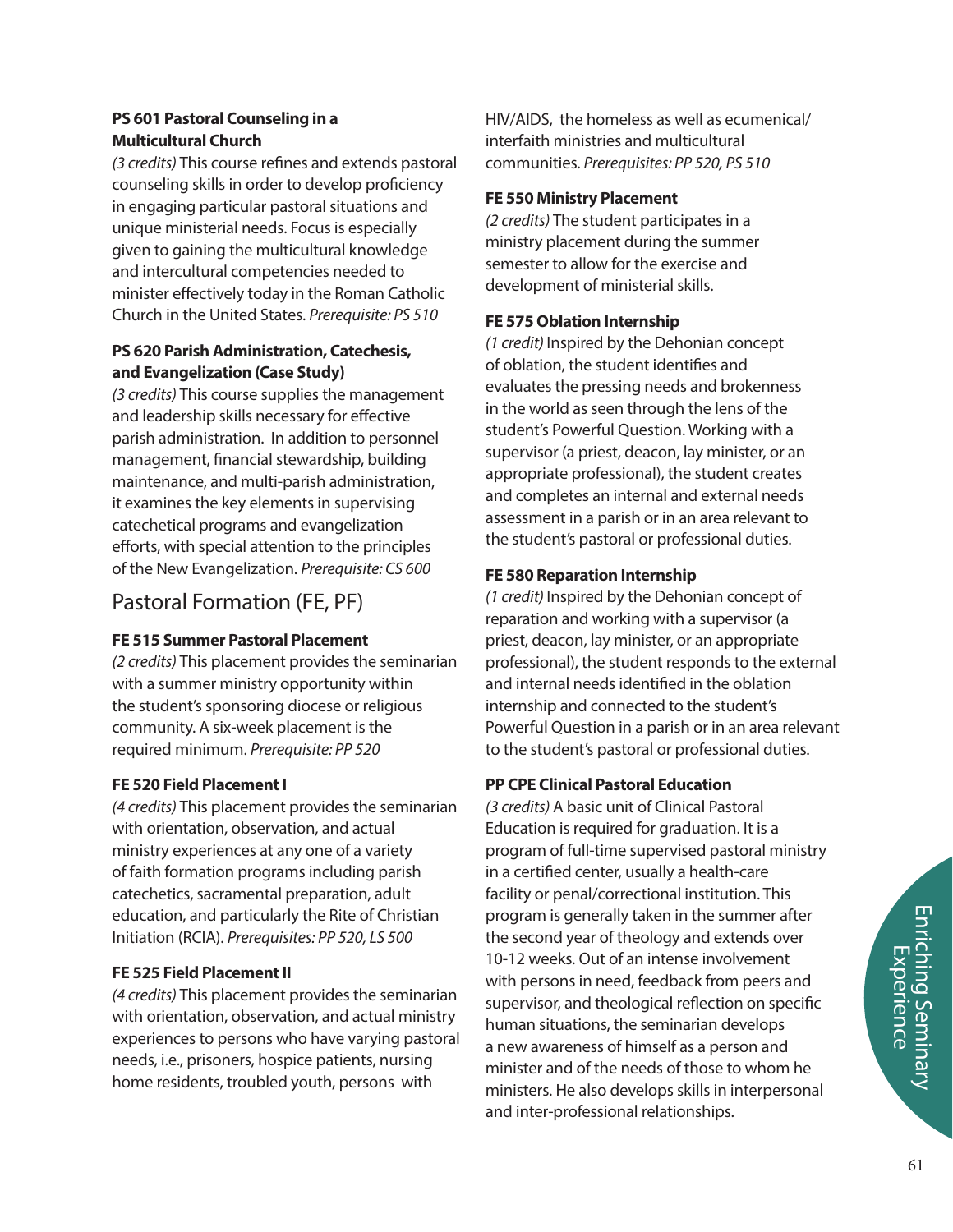# **FE 625 Diaconal Preaching Placement**

*(1 credit)* The student will be assigned a parish within the Archdiocese of Milwaukee in which he will preach twice a month at various parish liturgies. Each parish will have a group of six to eight people who will evaluate and meet with the seminarian to discuss his preaching at Mass. The evaluative instrument will be forwarded to the Director of Homiletics, who will review the feedback with each student.

# **PF 510 Introduction to Pastoral Formation**

*(1 credit)* This course introduces the seminarian to the challenge of becoming a genuine pastoral person in the model of Christ the Good Shepherd - combining both a pastoral heart and an array of pastoral skills. Pastoral role models are identified and examined. The seminarian is prepared for the process of supervised learning by a study of its components: learning goals and contracts, supervisory meetings, evaluations, the art of theological reflection, and clinical pastoral education.

# **PF 525: Introduction to Parochial Activities and Theological Reflection**

*(1.5 credits)* The joys and challenges of parish ministry are explored through a weekly series of parish-based presenters (pastors and lay personnel) who share their wisdom based on experience. Specific reflection is given to multicultural ministry, multi-parish pastoring, leadership styles, and skills for collaboration. The student also participates in a theological reflection group.

## **PF 600/PF 615: Theological Reflection**

*(1 credit)* Theological reflection is a process of reflection on ministerial incidents in light of our Catholic tradition (Scripture, theology, church history, and pastoral application). It enables the seminarian to integrate classroom learning, human/spiritual formation, and pastoral application. He begins this formal process in his second year or when he begins fieldwork. It is done twice a month for one hour in a small group

under the facilitation of a faculty member. The student participates in theological reflection for two semesters (0.5 credits per semester).

# **PF 620/ PF 625 Sacramental Rites Practicum I & II**

*(0 credits)* This course is a practicum designed to prepare the student to perform the liturgical rites in the diaconal ministry within celebrations of the Eucharist, Baptism, Matrimony, and some para-liturgical services such as funerals. These courses are each one semester in length. *Prerequisite: ST 520* 

# **PF 630/PF 635 Sacramental Rites Practicum III & IV**

*(0 credits)* This course is a practicum designed to prepare students in performing the liturgical functions and presiding at the Eucharist. The course emphasizes understanding the structure of ordo of the rites. It also consists of a series of workshops and lab sessions designed to help the candidate for ordination to the priesthood work toward competency in performing the sacrament of reconciliation and the anointing of the sick. Some Canon Law considerations will also be discussed. These courses are each one semester in length. *Prerequisite: ST 520*

# **PF 650 Integrating Seminar**

*(0.5 credits)* In the last semester, a seminarian participates in an integrating seminar. Each one presents a written case study paper, approved by a faculty mentor, to a small group of students for analysis and discussion facilitated by two faculty facilitators.

# **COMP 635 Cor Unum Capstone and Portfolio Project**

Drawing upon the artifacts generated during the four cornerstones, which have been collected as part of an assessment portfolio, the student writes a summative paper that will analyze and appraise his/her trajectories of growth and learning throughout the program. The student will provide an oral presentation of the capstone paper. A panel of three faculty members will assess the written artifacts (portfolio and paper) and the oral presentation/defense.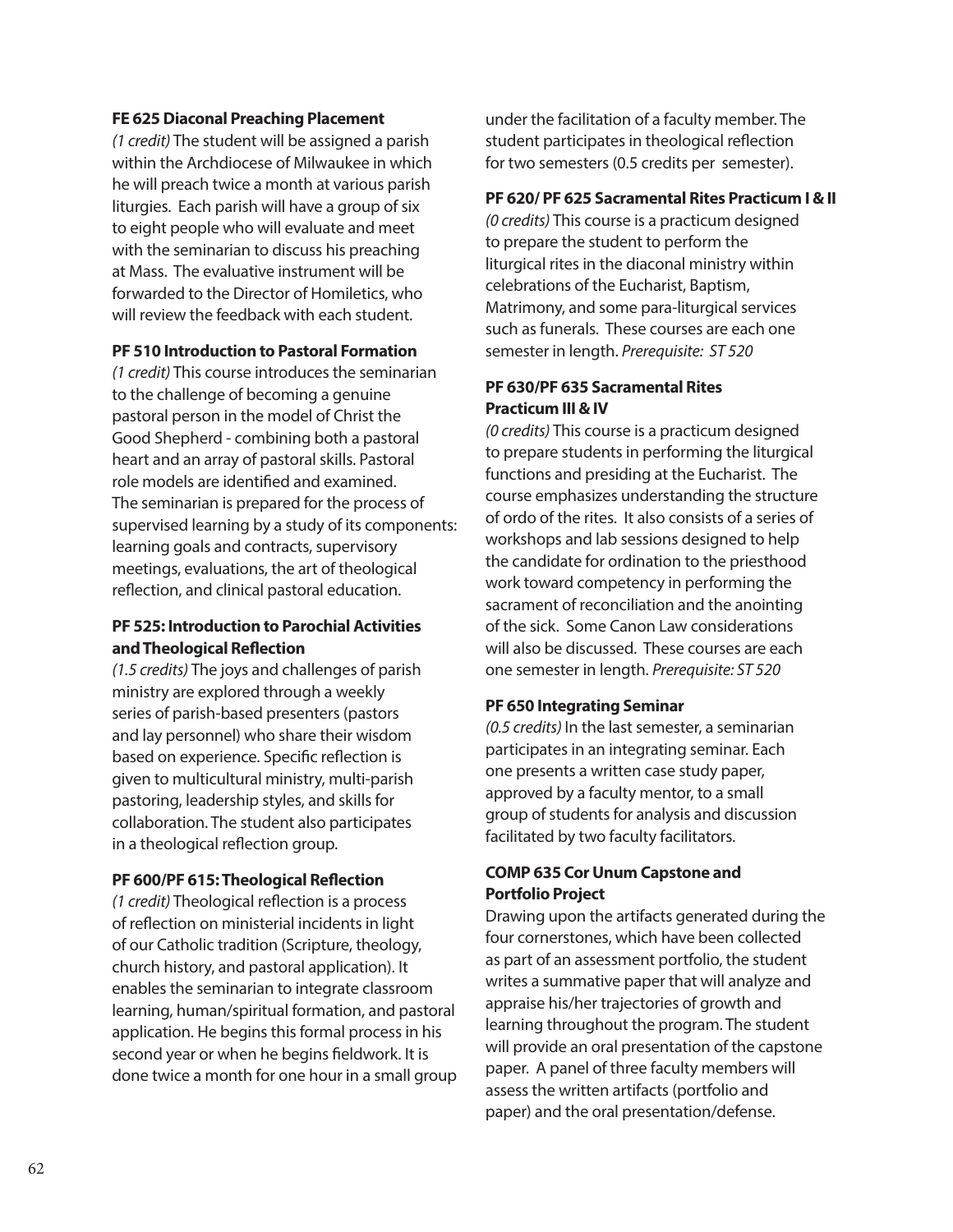# **Pastor's Toolbox**

*(no credit)* The *PPF* requires that the Pastoral Formation Program "provide opportunities for seminarians to acquire the basic administrative skills necessary for effective parish leadership." This workshop is required for seminarians completing their programs at the end of the spring semester or the following fall semester. Essential management skills regarding personnel, nances, and facilities will be covered correlated with the requisite norms from civil and canon law.



# Regularly Offered **Electives**

*Though many elective options are listed here,*  offerings in any given semester are limited to four or five options, along with one in philosophy. There are *other electives offered from time to time not listed.* 

# **DT 580 Thought of Joseph Ratzinger**

*(2 credits)* This course contextualizes Ratzinger's theology against the wider horizon of romantic, modern, and contemporary Catholic theology. It considers the main influences upon his thought and traces his dominant theological concerns and themes.

# **DT 581 The Paschal Mystery**

*(2 credits)* An in-depth study of the mystery which is the heart of the Christian Faith, the foundation of all Christian living, and the essence of the liturgical year: the passion, death, and resurrection of Jesus Christ. *Prerequisite: DT 521* 

# **DT 584 Providence, Predestination, and the Problem of Pain**

*(2 credits)* This course surveys the questions of God's guiding providence over all of creation, particularly as this intersects with human free will. The course will also focus on the relation of divine providence and human free will in our salvation, as well as the question of how God's providence can allow suffering in the world. Attention will be given to both classical source such as St. Augustine and St. Thomas Aquinas, as well as contemporary contributions to these problems. The course will seek to synthesize both a speculative theological approach with practical, pastoral responses to these difficult questions.

# **DT 585 Thought of Bernard J.F. Lonergan, SJ**

*(2 credits)* This course is an introduction to the life and work of Bernard J. F. Lonergan, SJ. It will touch on Lonergan both as a philosopher and as a theologian, including his understanding of human subjectivity and authenticity, theological method, scholastic works and relationship to St. Thomas Aquinas, and legacy.

# **DT 586 Thought of John Henry Newman**

*(2 credits)* This course examines the intellectual legacy of Bl. John Henry Cardinal Newman and his contribution to the Church. Topics include the development of doctrine, the sensus fidelium, Newman's personal pursuit of truth in the Apologia, and his epistemology.

# **LGR 570 & 575 Biblical Greek I & II**

*(2 credits each course)* These courses will introduce the student to the basic elements of biblical Greek. LGR 570 is offered in the fall semester and LGR 575 is offered in the spring semester.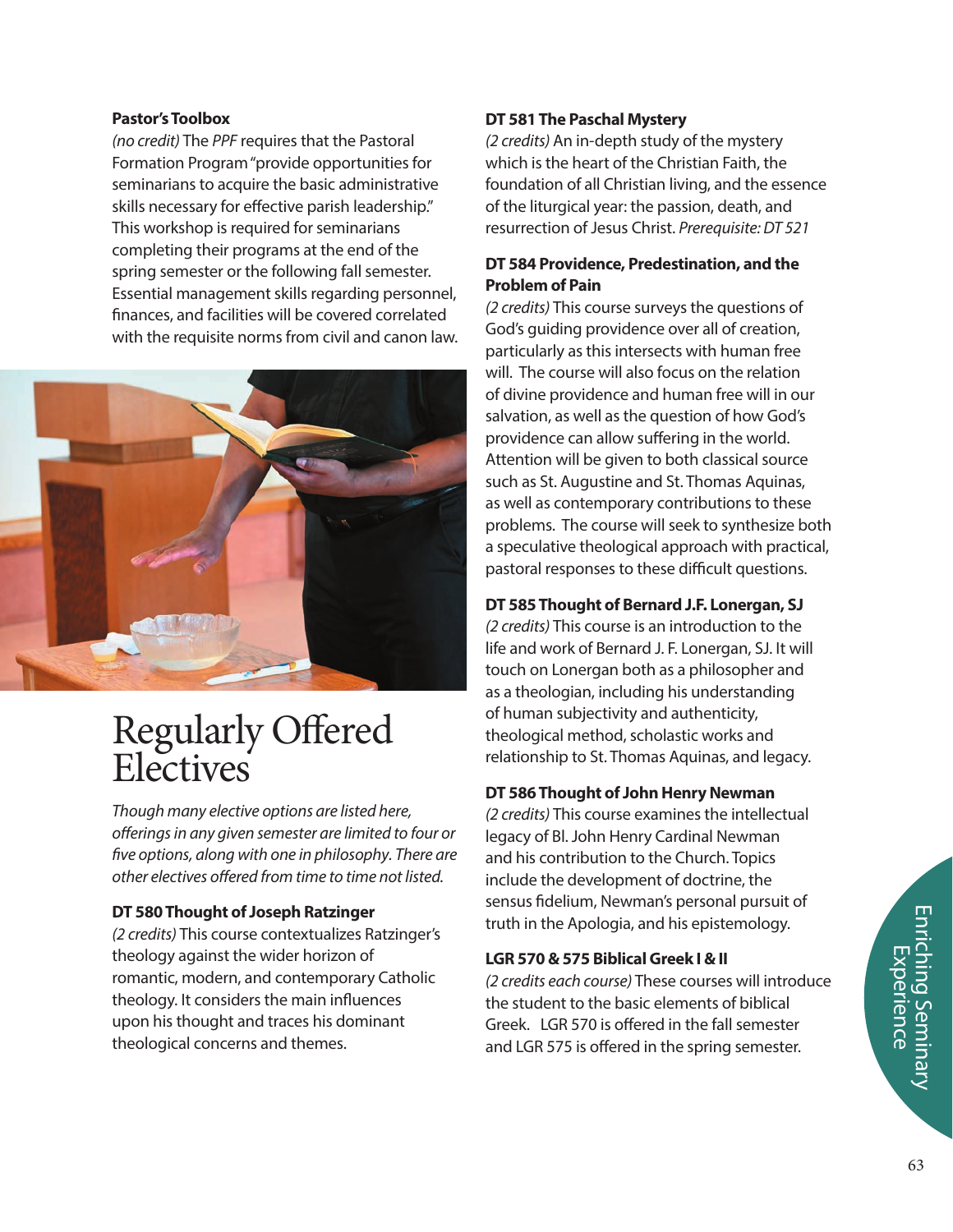# **LHB 570 & 575 Biblical Hebrew I & II**

*(2 credits each course)* These courses will introduce the student to the basic elements of classical Hebrew. LHB 570 is offered in the fall semester and LHB 575 in the spring semester.

# **LLT 570 & 575 Ecclesiastical Latin I & II**

*(2 credits each course)* These courses will introduce the student to the basic elements of Latin with emphasis on its ecclesiastical use. LLT 570 is offered in the fall semester; LLT 575 is offered in the spring semester.

## **MT 576 Science of Forgiveness**

*(2 credits)* The theological concept of forgiveness resides at the heart of the Christian faith. For Jesus, forgiveness is a key to ushering in the Kingdom of God. This course aims to integrate different scientific approaches along with philosophical and theological investigations on human forgiveness with the goal of analyzing relevant issues involving forgiveness and educating others in forgiveness.

# **PH 571 Philosophy of St. Thomas Aquinas**

*(3 credits)* This course is an examination of several major areas of philosophical reflection found in the writings of St. Thomas Aquinas, areas which extensively overlap his theological views. These areas include St. Thomas's general metaphysics, his natural theology, his understanding of the human person and human knowledge, and his basic views on morality. In addition, there will be brief considerations of St. Thomas's spirituality and his connection with Islamic philosophy. Much of the assigned reading will be in primary sources such as the *Summa Theologica, On Being and Essence, and the Summa Contra Gentiles.*

# **SP 576 Sacred Heart: Devotion and Doctrine**

*(2 credits)* This course acquaints the student with the rich tradition of this devotion and the doctrinal basis to justify this devotion. This tradition is presented in terms of its foundation in Scripture, its interpretation in the Patristic Period of the Church and the various schools of spirituality, and its articulation in the various Papal documents during the last century.



## **SP 583 Marian Spirituality**

*(2 credits)* This course will examine the theology underlying Marian Spirituality, from its scriptural and patristic origins to its current state of development. The Spirituality will be explored using pertinent text, relevant Christian art, and a review of select devotional prayer forms and apparitions.

# **SS 571 Historical Jesus**

*(2 credits)* The purpose of this course is to study the relationship between the documents of the canonical New Testament and the historical individual, Jesus of Nazareth. While the canonical texts form the foundational documents for our study, we will also have recourse to various extra-canonical documents and passages. We will begin with a careful consideration of the teachings of the Church regarding the scientific historical analysis of the Jesus traditions, and the interaction between that analysis and Christian faith. We will then approach this study under three broad categories: 1) the primary sources for the analysis, canonical and non-canonical; 2) the rules which govern the scientific study of the Jesus traditions; and 3) the expression of select specific traditions about Jesus' life, ministry, and death in early Christianity. *Prerequisite: SS 510*

# **SS 573 The Book of Revelation and Apocalyptic Literature**

*(2 credits)* This course aims to equip students to understand the Book of Revelation. They will learn to interpret the meaning of its unusual imagery. To achieve this, the study of Revelation will be preceded by an examination of Jewish apocalyptic writings. *Prerequisite: SS 510*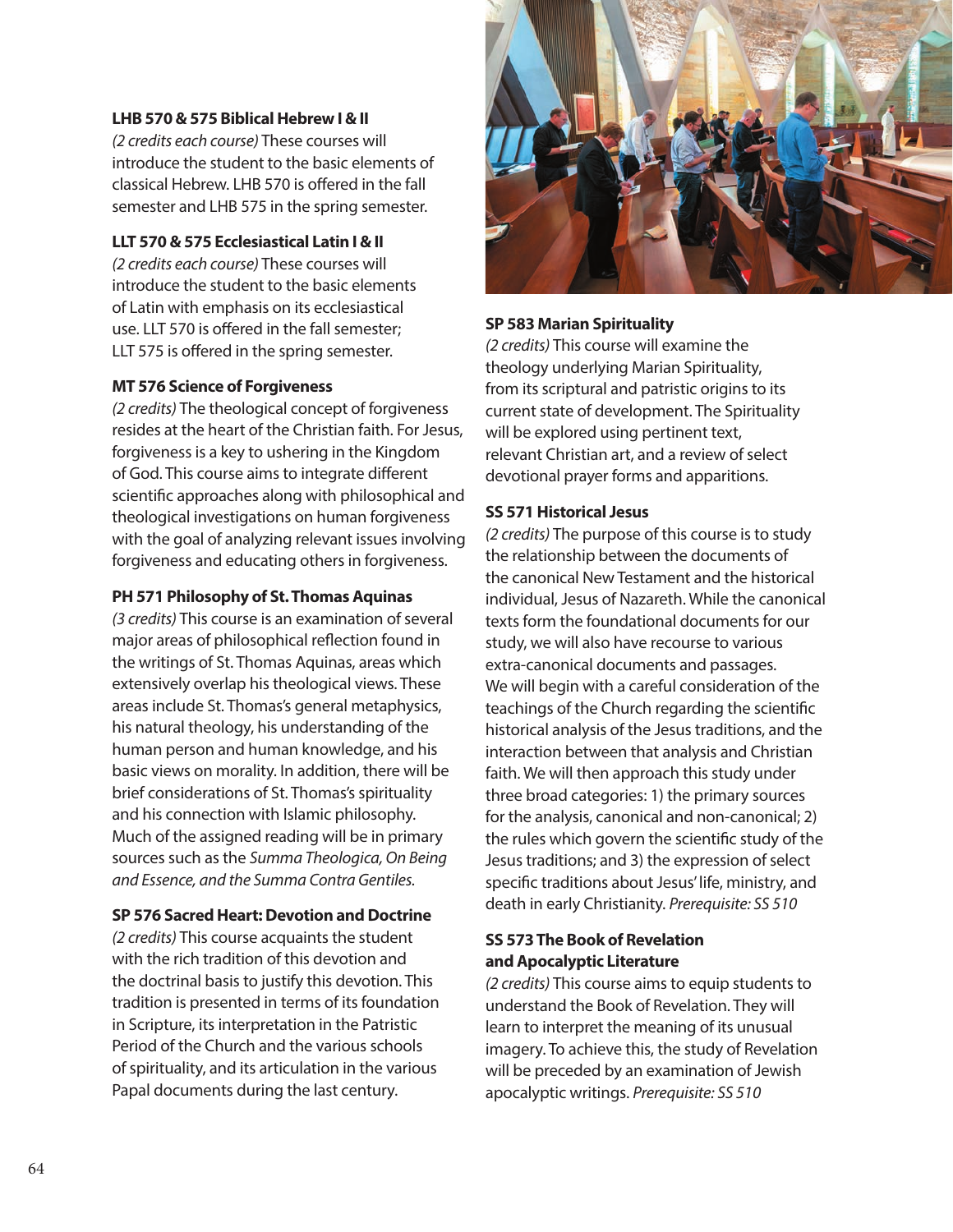# Hispanic Studies Electives (LS, PS, LSP)

# **LS 571 Presiding and Preaching in the Hispanic Community**

*(2 credits)* This course prepares students for celebrating liturgy and preaching in Spanish based on the cultural adaptation of the liturgy. Participants will review the significance of baptisms, first communions, Eucharistic Liturgy, weddings, funerals, quinceañeras and sacrament of reconciliation penitential practices for the Hispanic community. Also, participants will learn how to celebrate the devotional rituals associated with the sacraments. *Prerequisites: Concurrent enrollment in LS 640; knowledge of Spanish*

# **PS 571 Hispanic Presence: Challenge and Commitment**

*(2 credits)* This course introduces the student to elements of Hispanic cultures present among us: history, experience, realities and aspirations. These are theologically reflected upon in light of Scripture, Church teaching, theology, and current pastoral response to and by Hispanics to these.

# **PS 572 Hispanic Devotional Practices**

*(2 credits)* From mandas and promesas to altarcitos; from communal worship to the domestic Church: using readings, videos, activities and presentations, participants learn about Hispanic devotional practices, analyzing them for their theological and ministerial implications. Some of the topics include: Mary and the saints; the role of women as leaders of home religion; the Amerindian and African influence; quinceañeras, wedding customs and other devotional practices.



# Pastoral Spanish Language Electives

All of the following language course offerings focus *on developing speaking, listening, reading and writing skills with particular emphasis on pastoral ministry. Class dialogues, reading materials, discussions and role plays have been developed to prepare students for everyday pastoral situations as well as to preside at liturgies in Hispanic communities.*

# **LSP 570 Pastoral Spanish Fundamentals**

*(3 credits)* This course introduces the student to the basic grammatical structures and vocabulary of the Spanish language for use in conversation, proclamation and prayer. It covers the present tense of verbs and introduces the student to Spanish idioms and some irregular constructions. Upon completion, the student will be able to construct simple sentences in the present tense in conversation and in writing, and be able to read texts aloud.

# **LSP 575 Beginning Pastoral Spanish Conversation**

*(3 credits)* This course introduces the student to grammatical structures fundamental to pastoral conversation and preaching. In this course the student is instructed in the present subjunctive, command forms, and future and conditional tenses. There is an emphasis on listening/speaking skills through substitution drills, question and answer exercises, and role plays of pastoral scenarios. Students practice proclaiming biblical readings, writing paragraphs and preparing simple scripture reflections which are presented in class. The emphasis is on Spanish for pastoral usage and prayer. *Prerequisite: LSP 570 or instructor consent*

# **LSP 580 Intermediate Pastoral Spanish Conversation I**

*(3 credits)* This course is a continuation of Beginning Pastoral Spanish Conversation, introducing the student to the preterit, imperfect, present and past perfect verb tenses and combinations of complex structures. More advanced pastoral conversation and role plays are introduced. Students are expected to prepare and deliver more developed scripture reflections and homilies. *Prerequisite: LSP 575 or instructor consent*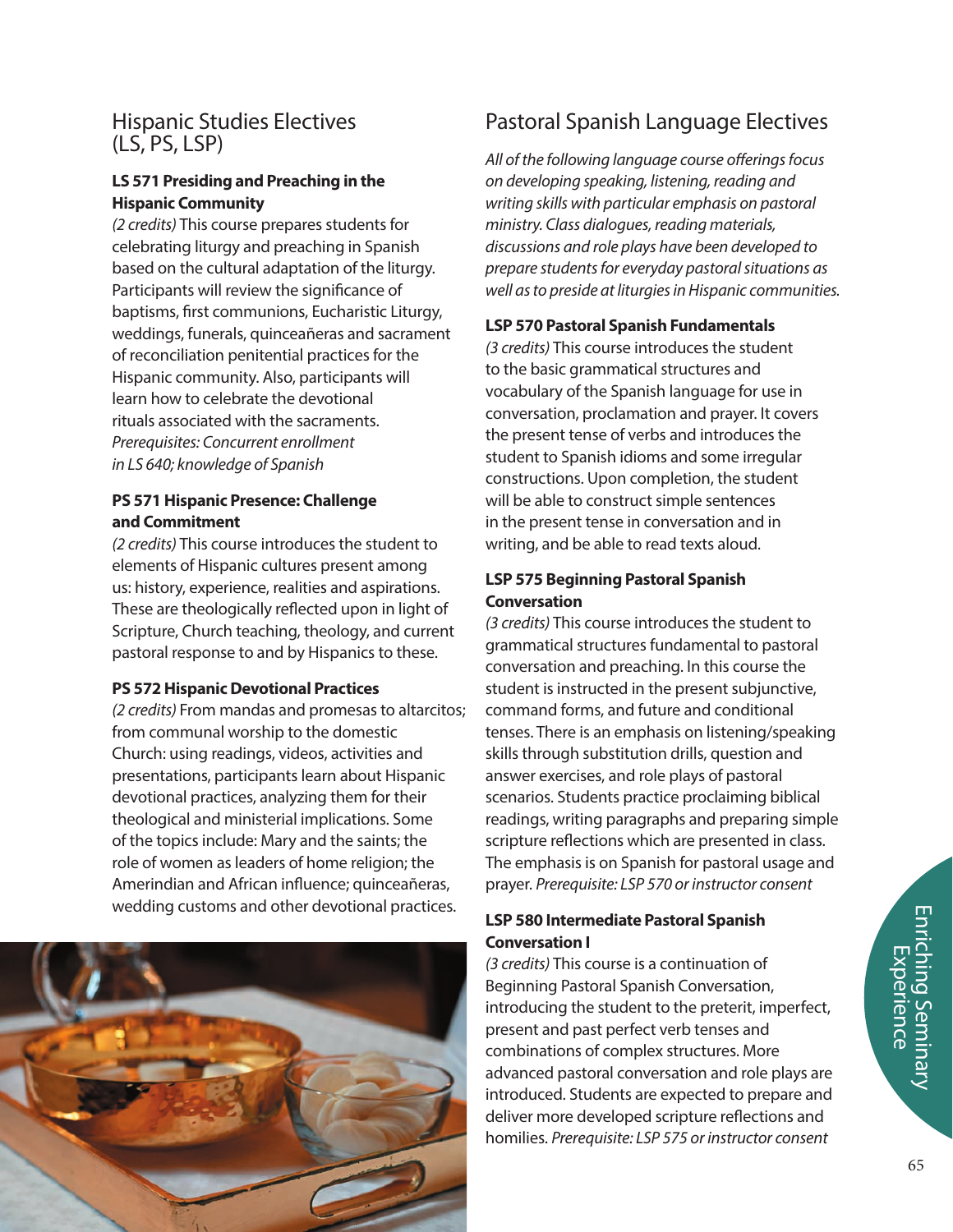

# **LSP 585 Intermediate Pastoral Spanish Conversation II**

*(3 credits)* This conversation course introduces student to past subjunctive, and future and conditional perfect verb tenses. More focus is given to Vosotros/Ustedes commands and verb forms. This course uses assigned readings as a point of departure for discussion. It introduces students to liturgical texts, spiritual writings, and homiletic resources in Spanish. *Prerequisite: LSP 580 or instructor consent*

# **LSP 670 Advanced Conversational Pastoral Spanish I (Independent Study)**

*(2 credits)* The focus of this course is to help the student develop and refine skills in listening, speaking, reading and writing Spanish for pastoral situations which require advanced language usage. The student prepares and presents homilies for a variety of sacramental and non-sacramental celebrations. The course includes a review of grammar focusing on the particular needs and pitfalls of the students. Colloquial expressions, idiomatic phrases and *dichos* are introduced. *Prerequisite: LSP 585 or instructor consent*

# **LSP 675 Advanced Conversational Pastoral Spanish II (Independent Study)**

*(2 credits)* This course is a continuation of Advanced Conversational Spanish I. The student prepares and presents a marriage preparation class, role plays a variety of short counseling sessions and the Sacrament of Reconciliation with native speakers. Further grammar review and discussion of language nuances are emphasized. *Prerequisite: LSP 670 or instructor consent*

# Jewish Studies Elective Courses

A course in Judaism is offered each fall semester. The cycle of the three courses offered are as follows:

# **JW 571 Life of Holiness: Introduction to Judaism**

*(2 credits)* This course attempts to give the student a firm grasp of Judaism's basic concepts, an understanding of who is a Jew, an appreciation of the Jewish experience in history, a view of the life of the Jews, and a sensitivity to the problems and issues facing Judaism today. Special attention will be given to Judaism in its historical context.

# **JW 572 Introduction to Jewish Prayer and Liturgy**

*(2 credits)* This course introduces the students to Jewish liturgy as it has developed throughout the ages. It will examine the various sources of the prayers (biblical, Mishnaic, Talmudic, etc.) and will also deal with the differences and underlying ideologies in Jewish liturgy between the various movements in the Jewish world today (reform, orthodox, and conservative).

# **JW 573 Messianism and Salvation in Judaism**

*(2 credits)* Throughout the centuries, much blood has been shed in the name of God and the Messiah. There is a strong messianic movement/philosophy within Judaism. The course seeks to provide an understanding of the messianic image within Judaism and seeks to clarify the many differences between Judaism and Christianity. It shall look at the biblical texts as well as historical accounts.

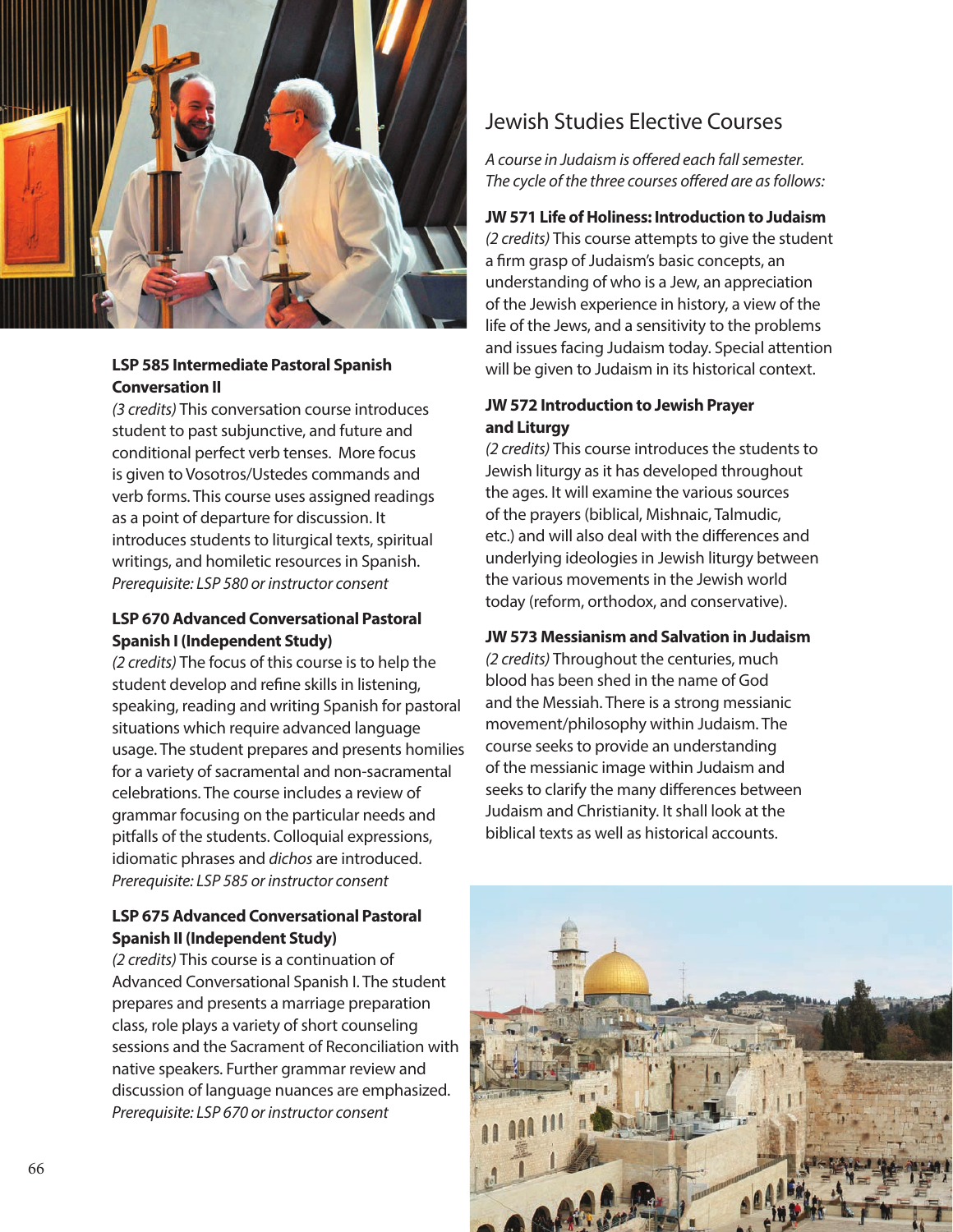# English and Culture Studies Program

# Reading

# **ECSR 100 Beginning Reading**

*(3 credits)* This course focuses on developing basic reading skills. It begins with vocabulary development, leading to the comprehension of ideas in sentences, and finally expands to understanding groups of sentences. Class topics and materials center around basic vocabulary involved in pastoral work. Students will also answer factual questions about the readings.

# **ECSR 200 Intermediate Reading**

*(3 credits)* This course focuses on improved reading comprehension through the use of pre-reading strategies, continued vocabulary development, and the use of context and structural clues. Students read longer, more complex paragraphs of gradually increasing difficulty with a focus on academic English of a pastoral nature. Students will answer factual and inferred questions about the text. *Prerequisite: ECSR100 or instructor consent*

# **ECSR 300 Advanced Reading**

*(3 credits)* This course focuses on preparation for reading college-level material. There is an emphasis on further development of reading skills such as skimming and scanning for information, and incorporates higher-level skills such as inferencing and predicting. The lessons include further practice in comprehension of unknown vocabulary through the use of context and structural clues. Academic reading materials of a pastoral nature are often utilized. *Prerequisite: ECSR200 or instructor consent*



# Writing

# **ECSW 100 Beginning Writing**

(3 credits) The focus of this course is first writing words, then simple sentences, and finally simple paragraphs using controlled language, often of a pastoral nature. Opportunities to perform tasks such as completing forms, writing short messages, and creating lists will be included. Writing will contain correct word form, word order, spelling, and punctuation.

# **ECSW 200 Intermediate Writing**

*(3 credits)* In this course sentence skills are reviewed and the focus then moves toward academic paragraph writing. Pre-writing, editing (self and peer), and revision skills are taught and practiced. Specifically, strong topic sentences, related details, and a closing sentence are expected. Writing will be for different purposes, such as explanatory and descriptive, and is expected to contain more complex sentence structures than the beginning level. Correct citing of information will be introduced. The topics will often be pastoral in nature. *Prerequisite: ECSW100 or instructor consent*

# **ECSW 300 Advanced Writing**

*(3 credits)* This course extends paragraph writing into essays. The focus is on topic sentences, then thesis statements and cohesive essays. A variety of purposes will be introduced, such as expository, logical division, cause/effect, comparison/contrast, and argumentative. An emphasis will be placed on the correct citing of sources. Topics will often be pastoral in nature. *Prerequisite: ECSW200 or instructor consent*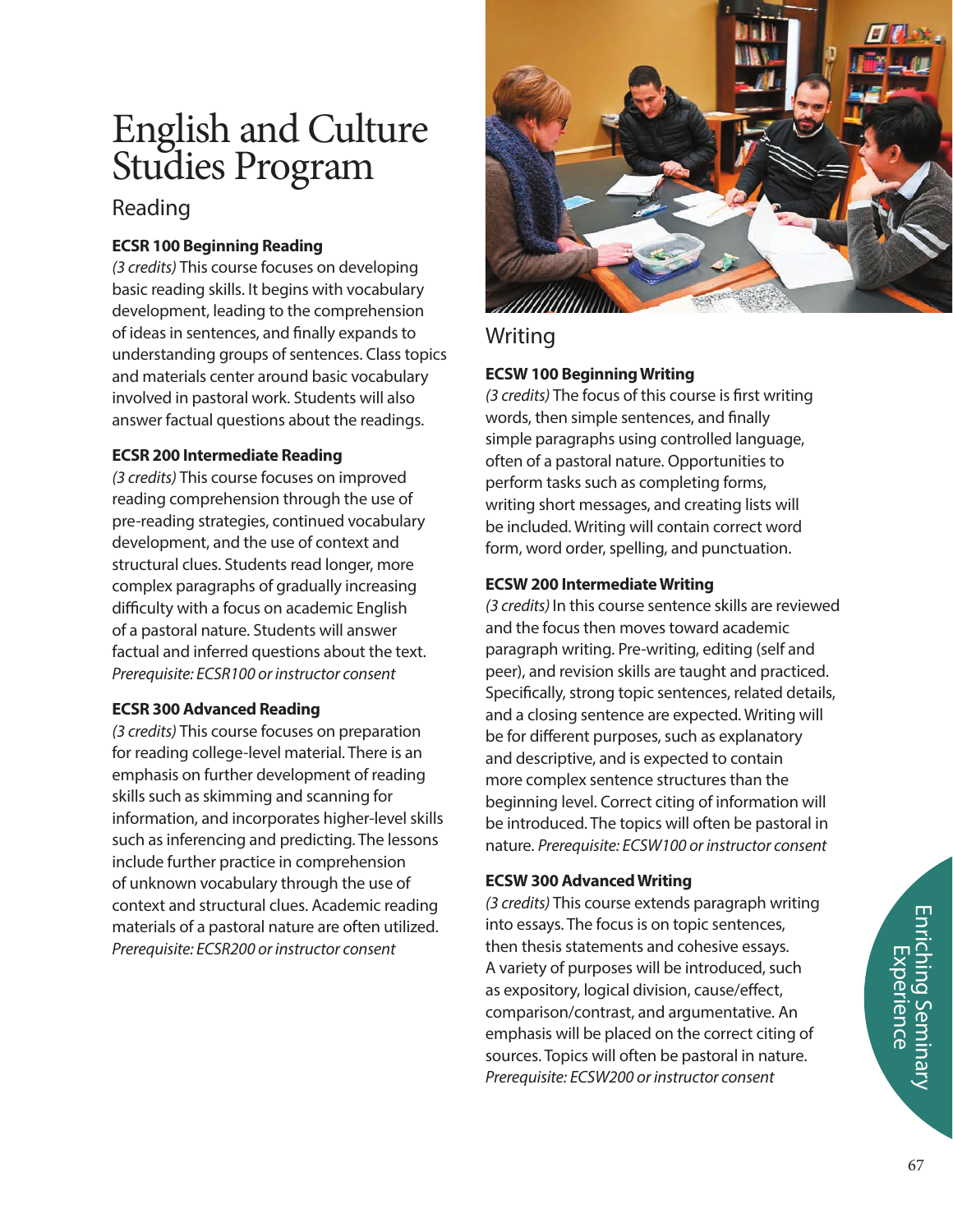

# Grammar

# **ECSG 100 Beginning Grammar**

*(3 credits)* This course focuses on developing a solid core of basic English grammar skills. Skills covered are: beginning level tenses (simple present, present continuous, simple past, simple future), possessives (nouns, adjectives), count/non-count nouns, adverbs of frequency. Whenever possible, the classroom materials and examples will contain pastoral vocabulary.

# **ECSG 200 Intermediate Grammar**

*(3 credits)* This course continues the development of the English language tense system through increasing difficulty. It includes a review of simple tense forms and then introduces more complex tenses such as simple past with irregular verbs, past continuous, future, and present perfect continuous. There is an emphasis on higher level constructions such as modal verbs, tag questions, and passive voice. Pastoral situations and vocabulary are frequently used. *Prerequisite: ECSG100 or instructor consent*

## **ECSG 300 Advanced Grammar**

*(3 credits)* This course contains a thorough review of all the tenses in the English language, as well as the basic rules of punctuation. Academic applications are utilized to increase student skills in areas such as modals, passive, determiners, prepositions, quantifiers, conjunctions, and conditioners. Application of these skills in simulated pastoral situations is often required. *Prerequisite: ECSG200 or instructor consent*

# Listening/Speaking

# **ECSC 100 Beginning Oral Communication**

*(3 credits)* This course introduces learners to speaking and listening in English. Speaking focuses on the mechanics of pronunciation including sound recognition and sound production, and will include the practice of common Catholic prayers and Mass responses. Listening focuses on the comprehension of questions, verbal instructions, and dialogues. Clarification questioning of both other students and the teacher is encouraged. The vocabulary and topics will often be pastoral in nature.

# **ECSC 200 Intermediate Oral Communication**

*(3 credits)* This course continues the development of speaking and listening skills. Speaking focuses on talking in a variety of social, academic, and mock-professional situations such as liturgical readings. Students express ideas and opinions using current vocabulary and grammar. Continued practice in clear enunciation, pacing, stress, and intonation are included. Listening focuses on questions in a series and gathering information from short presentations. Clarification questioning of both other students and the teacher is encouraged. The vocabulary and topics will often be pastoral in nature. *Prerequisite: ECSC100 or instructor consent*

# **ECSC 300 Advanced Oral Communication**

*(3 credits)* This course practices strategies for speaking clear and appropriate English in a variety of social, academic, and mock-professional situations such as preaching, liturgical presiding, and counseling sessions. It reviews the importance of individual and combined sounds, stress, intonation, diction, phrasing, etc. Oral summaries, group and individual presentations, supporting of opinions, and explaining in detail are expected. Listening skills focus on main ideas and details from recorded or oral information. The vocabulary and topics are often pastoral in nature. The course prepares students for academic courses in the college. *Prerequisite: ECSC200 or instructor consent*